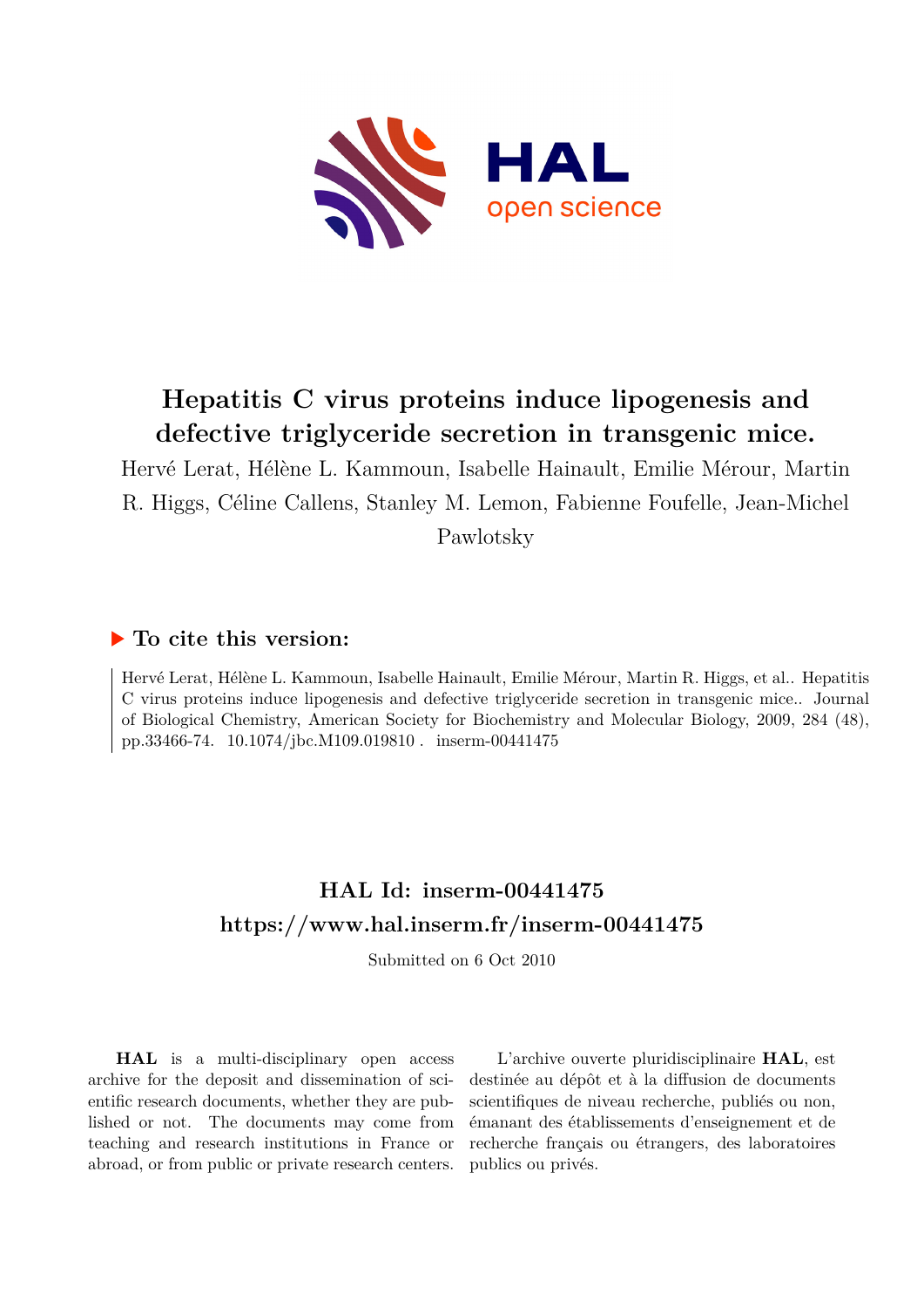# *Hepatitis C virus proteins induce lipogenesis and defective triglyceride secretion in transgenic mice*

**Herv**é **Lerat** 1 \* **, H**é**l**è**ne L. Kammoun** <sup>2</sup> **, Isabelle Hainault** <sup>2</sup> **, Emilie M**é**rour** <sup>1</sup> **, Martin R. Higgs** <sup>1</sup> **, C**é**line Callens** <sup>2</sup> **, Stanley M. Lemon** <sup>3</sup> **, Fabienne Foufelle** <sup>2</sup> **, Jean-Michel Pawlotsky** 1 4

*Institut Mondor de Recherche Biom dicale 1* <sup>é</sup> *INSERM : U955 , Universit*é *Paris XII Val de Marne , IFR10 , FR*

*Centre de recherche des Cordeliers 2 INSERM : U872 , Universit*é *Pierre et Marie Curie - Paris VI , Universit*é *Paris Descartes , CRBM des Cordeliers 15, rue de l*'*ecole de medecine batiment E 75270 Paris cedex 06,FR*

*Institute of Human Infections and Immunity 3 University of Texas Medical Branch , Galveston, Texas,US*

*Service de bact riologie, virologie, hygi ne 4* <sup>é</sup> <sup>è</sup> *Assistance publique - H*ô*pitaux de Paris (AP-HP) , H*ô*pital Henri Mondor , Universit*é *Paris XII Val de Marne , FR*

\* Correspondence should be adressed to: Hervé Lerat <herve.lerat@inserm.fr >

#### **Abstract**

**Chronic hepatitis C virus (HCV) infection is associated with altered lipid metabolism and hepatocellular steatosis. Virusinduced steatosis is a cytopathic effect of HCV replication. The goal of this study was to examine the mechanisms underlying HCV-induced lipid metabolic defects in a transgenic mouse model expressing the full HCV protein repertoire at levels corresponding to the human infection. In this model, expression of the HCV full-length open reading frame was associated with hepatocellular steatosis and reduced plasma triglyceride levels. Triglyceride secretion was impaired while lipogenesis was activated. Increased lipogenic enzyme transcription resulted from activation at the maturation step and nuclear translocation of sterol regulatory element binding protein 1c (SREBP1c). No ER-stress marker was expressed at significantly higher levels in HCV transgenic mice than in their wild-type counterparts, suggesting that SREBP1c proteolytic cleavage was independent of ER stress. In conclusion, transgenic mice expressing the HCV full-length polyprotein at low, physiological levels, have decreased plasma triglyceride levels and develop hepatocellular steatosis in the same way as HCV-infected patients. In these mice, de novo triglyceride synthesis is induced by direct SREBP1c activation by one or several HCV proteins through induction of the lipogenic pathway, independently of ER stress, while triglyceride secretion is simultaneously reduced.**

**MESH Keywords** Animals ; Blotting, Western ; Disease Models, Animal ; Endoplasmic Reticulum ; metabolism ; Fatty Liver ; blood ; etiology ; metabolism ; Hepacivirus ; genetics ; metabolism ; Hepatitis C ; blood ; complications ; metabolism ; Humans ; Lipogenesis ; physiology ; Liver ; metabolism ; pathology ; virology ; Male ; Mice ; Mice, Inbred C57BL ; Mice, Transgenic ; Reverse Transcriptase Polymerase Chain Reaction ; Sterol Regulatory Element Binding Protein 1 ; genetics ; metabolism ; Triglycerides ; blood ; secretion ; Viral Proteins ; genetics ; metabolism

Chronic hepatitis C virus (HCV) infection affects approximately 170 million individuals worldwide and is associated with chronic liver inflammation and fibrosis. Approximately 20% of patients develop cirrhosis, with a subsequent risk of lethal complications such as end-stage liver disease and hepatocellular carcinoma (1 ). Chronic HCV infection is now the leading indication for liver transplantation in industrialized countries. Chronic hepatitis C is curable in about 50% of cases with a combination of pegylated interferon-α and ribavirin (1 ). New drugs, and particularly specific inhibitors of HCV functions, are in preclinical and clinical development (2 ).

Chronic HCV infection is also associated with altered lipid metabolism, resulting in low serum cholesterol, triglyceride and betalipoprotein levels (3 ,4 ). These abnormalities generally resolve after viral eradication (3 ,5 ). Hepatocellular steatosis, i.e. excessive triglyceride accumulation within lipid droplets in the hepatocyte cytoplasm, is frequent in chronic hepatitis C (6 ). Steatosis may be due to metabolic disorders in patients with overweight, diabetes, dyslipidemia, and/or chronic alcohol consumption (metabolic steatosis). Steatosis may also be directly related to virus replication (virus-induced steatosis), and both forms may be present together. Metabolic steatosis behaves in a similar way as in HCV non infected patients with non alcoholic fatty liver disease or alcoholic liver disease, and appears to influence the outcome of chronic liver disease and undermine the effectiveness of antiviral therapy (7 ,8 ). Virus-induced steatosis is a cytopathic effect of HCV replication, but the precise underlying mechanisms are controversial. The influence of virus-induced steatosis on the outcome of liver disease and the response to therapy is unclear. Although HCV-induced steatosis is mostly seen in patients with HCV genotype 3a infection, in whom it correlates directly with the level of viral replication, cases have been reported with other genotypes (9,10). The reasons for these genotype differences are unclear. The level of virus expression required for excessive triglyceride accumulation in hepatocytes might be lower in genotype 3 HCV infection.

Viral interaction with host lipid metabolism appears to be essential for the HCV cell cycle. Indeed, HCV replication occurs in association with endoplasmic reticulum (ER)-derived membranes and lipid droplets, and HCV core and nonstructural 5A (NS5A) protein addressing to lipid storage organelles plays an important role (11 –14 ). We recently showed that HCV core protein alters lipid droplet morphology (15 ). Whether or not these effects play a role in hepatocellular steatosis is unclear. However, HCV protein expression has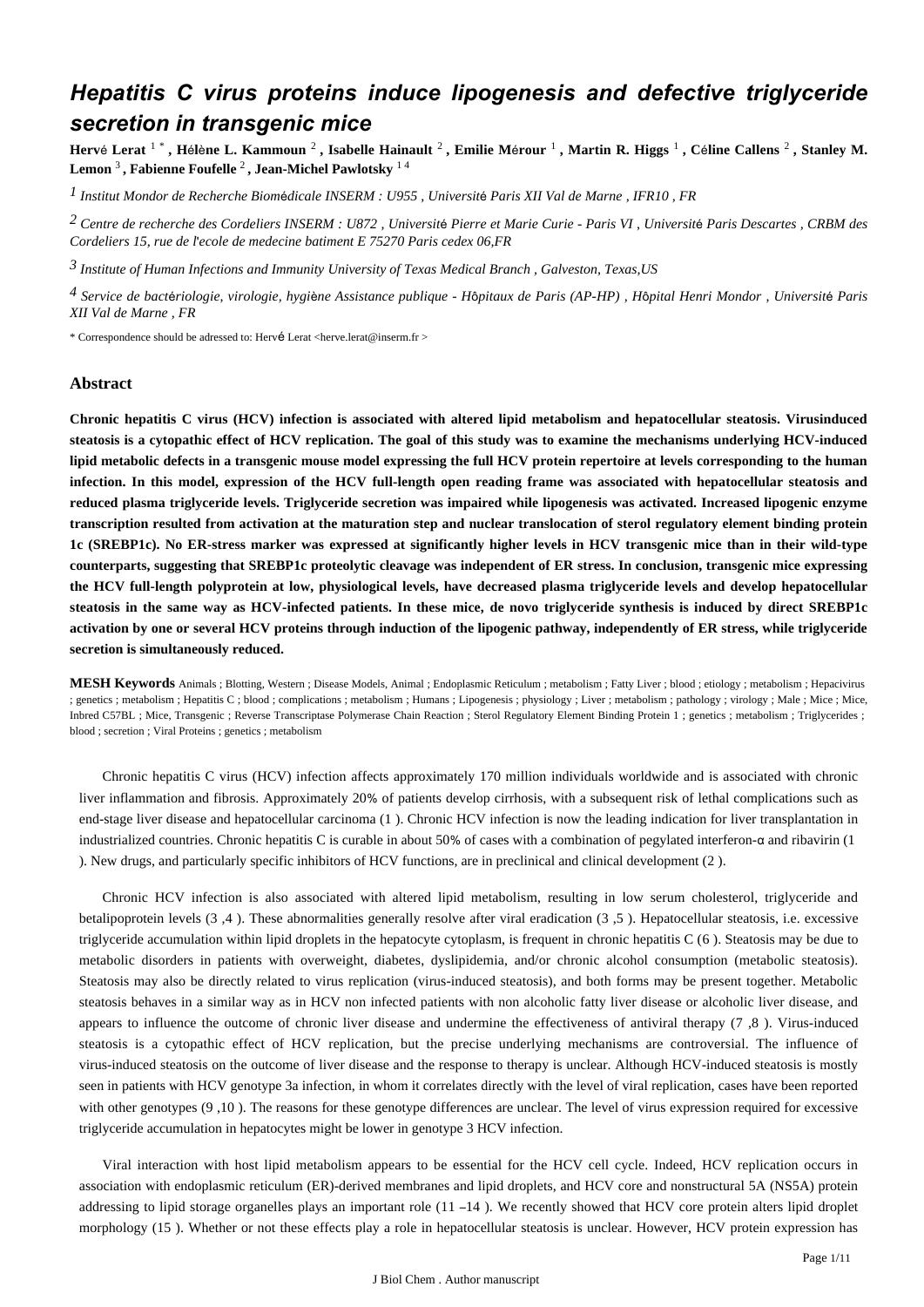been shown to induce steatosis in transgenic mice. In particular, we have previously shown that expression of the full HCV protein repertoire at physiological levels triggers hepatocellular steatosis in C57BL6 mice (16 ). HCV protein expression thus appears sufficient to induce hepatocellular steatosis, without the need for viral replication. HCV protein expression might: i) induce de novo triglyceride synthesis; ii) reduce cellular triglyceride excretion; iii) alter triglyceride oxidation; and/or (iv) increase triglyceride uptake from serum.

Sterol regulatory element binding proteins (SREBP) belong to the basic helix-loop-helix-leucine zipper family (bHLH/LZ) of transcription factors. They are synthesized as precursor proteins bound to the ER. The SREBP1c isoform is predominant in the liver and preferentially enhances the transcription of genes involved in fatty acid synthesis. Foreign protein synthesis inside host cells creates non specific stress that triggers the unfolded protein response (UPR). During the UPR, SREBP1c is matured by two successive cleavage steps and its transcription factor domain relocates to the nucleus, where it upregulates numerous genes involved in lipid synthesis and maturation. However, the effect of HCV proteins on these processes is largely unknown.

The goal of this study was to examine the mechanisms underlying HCV-induced lipid metabolic defects in a transgenic mouse model expressing the full HCV protein repertoire at levels corresponding to the human infection.

# **Experimental Procedures**

#### **Animals**

Animal housing was conducted in accordance with the Direction des Services Vétérinaires, Ministère de l'Agriculture of France, with the European Communities Council Directive (86/609/EEC) and with the Federation of European Laboratory Animal Science Associations (FELASA) for the health monitoring recommandations. Eight- to nine-month-old C57BL6 male mice transgenic for the HCV full-length open reading frame (FL-N/35 lineage) (16 ) were used in this study. Age-matched wild-type male littermates were used as controls. The animals were housed in a temperature-controlled environment with a 12h light/dark cycle and had free access to water and a regular diet (D04 from SAFE, Augy, France: 6.1% carbohydrate, 3.1% fat and 15.8% protein). All procedures conformed to official French guidelines for the care and use of experimental animals. After sacrifice by CO<sub>2</sub> intoxication, liver tissue fragments were either immediately snap-frozen in liquid nitrogen and stored at −80°C for analysis, or fixed overnight (approximately 16 h) in neutral buffered formalin before transfer to 70% ethanol and embedding in paraffin. Sections 4–5 μm thick were deparaffinized and stained with hematoxylin and eosin (H&E) for histological analysis.

#### **Assessment of hepatic triglyceride and apolipoprotein content**

Frozen tissue sections were stained with Oil-Red-O dye to identify neutral lipids. As previously described (17 ), serum triglycerides and apolipoprotein B (apoB) were quantified immediately before and 4 h after intraperitoneal injection of 30 mg of Triton WR 1339 (Tyloxapol, Sigma, Saint-Louis, Missouri) in 24h-fasted mice by using the Trinder Enzymatic method for triglycerides (Biotrol, Earth City, Missouri) and Kit 357 for apoB (Sigma).

#### **Assessment of microsomal triglyceride transfer protein activity**

Microsomal triglyceride transfer protein (MTP) activity was measured with a fluorometric assay (MTP kit, Roar Biomedical, New York, New York) that detects MTP-mediated transfer of neutral lipids in cell lysates or tissue homogenates, following the manufacturer's instructions. Liver samples were homogenized with a douncer in 15 mM Tris pH 7.4, 40 mM NaCl, 1 mM EDTA, plus protease inhibitors. MTP assay was performed by incubating 100 μg of liver protein homogenate (MTP source) with donor and acceptor solutions for 4 h at 37 °C. MTP activity was determined by measuring fluorescence at 465 nm (excitation) and 538 nm (emission).

#### **Total RNA isolation and RT-qPCR**

Total RNA was isolated from mouse livers as previously described (18 ) and 1 μg of RNA was reverse-transcribed with the Superscript II™ enzyme (Invitrogen, Carlsbad, California). Real-time quantitative PCR was performed with 25 ng of cDNA and 250 nM sense and antisense primers (Eurogentec, Seraing, Belgium) in a final reaction volume of 25 μl, using the qPCR Core Kit (Eurogentec) and the MyiQ real-time PCR detection system (Bio-Rad, Hercules, California). Specific primers were designed with Primer Express software ( Table 1 ). The expression level of each studied gene was normalized to that of 18S ribosomal RNA by using the comparative  $C_T$  method.

#### **XBP1 RT-PCR splicing assay**

To analyze XBP1 mRNA splicing, 200 ng of cDNA was amplified with a pair of primers specific for the mouse XBP1 gene (sense: 5′ -GGCCTTGTGGTTGAGAACCAGGAG-3′; antisense: 5′-GAATGCCCAAAAGGATATCAGACTC-3′). The PCR conditions are described in the Ron lab website (http://saturn.med.nyu.edu/research/mp/ronlab/protocols.html ). PCR products were separated by electrophoresis on 2.5% agarose gels and visualized by ethidium bromide staining.

#### **Preparation of cytoplasmic, microsomal and nuclear extracts and immunoblot analysis**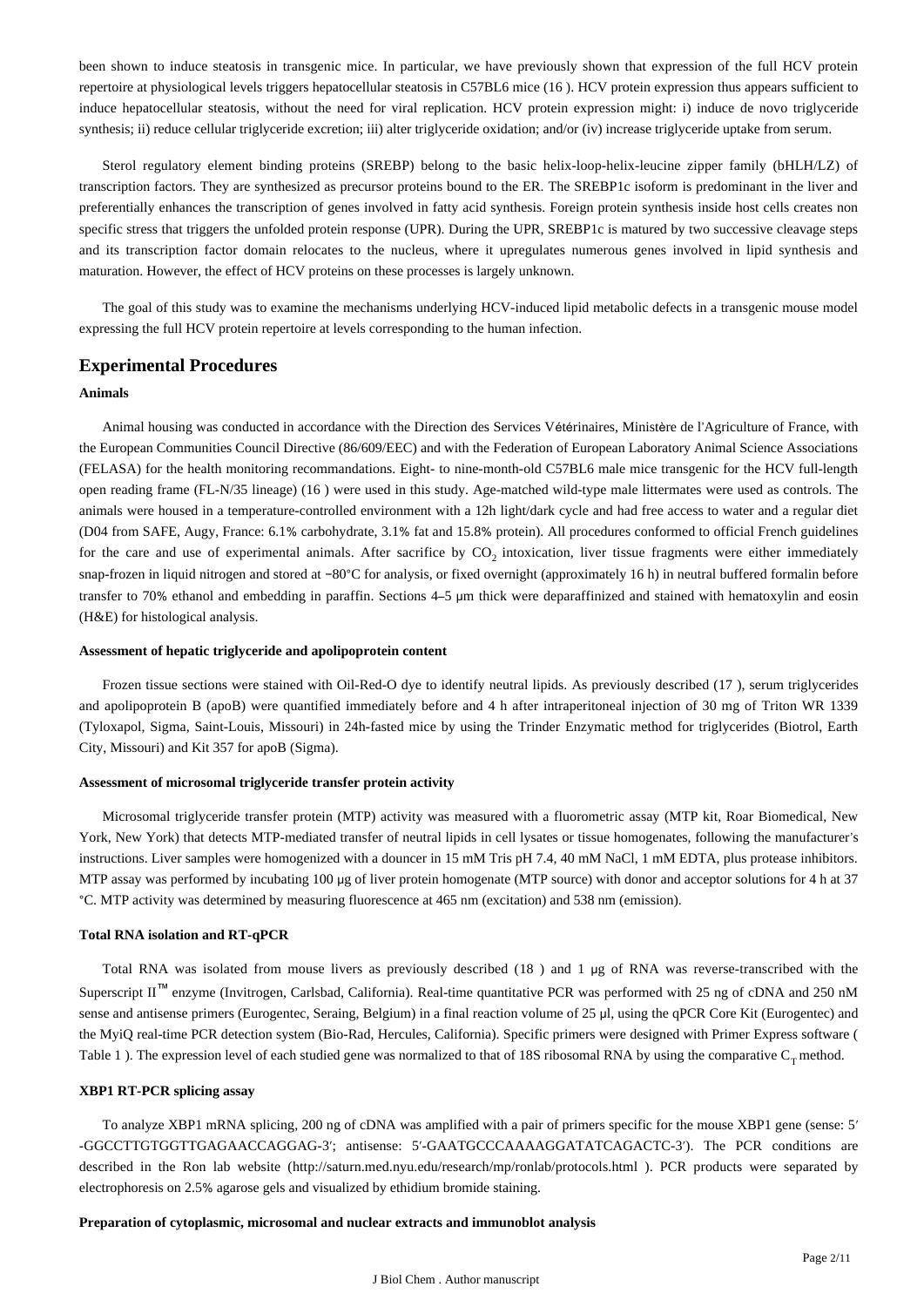Nuclear and cytoplasmic extracts were prepared from livers of wild-type and transgenic mice by using the NE-PER Nuclear and Cytoplasmic Extraction Reagent kit (Pierce Biotechnology, Rockford, Illinois), following the manufacturer's instructions. For microsomal extracts, mouse liver was homogenized in sucrose buffer (0.25 M sucrose, 10 mM Hepes, and 3 mM MgCl<sub>2</sub> supplemented with protease inhibitors, phenylmethylsulfonyl fluoride (1 mM), benzamidine (1 mM), DTT (1 mM), leupeptin (2 μg/ml), and aprotinin (2 μg/ml)). The homogenate was centrifuged (500 g for 5 min at 4°C), and the supernatant was centrifuged again at 100,000 g for 45 min at 4°C to obtain microsomes.

The protein concentration was measured in the extracts by means of the Bradford method (Bio-Rad) with bovine serum albumin as standard. Proteins (20–70 μg) were separated by SDS-PAGE and transferred to nitrocellulose membranes (GE Healthcare, Chalfont St Giles, United Kingdom). The following primary antibodies were used: mouse monoclonal antibodies against SREBP1 clone 2A4 (Thermo Fisher Scientific, Waltham, Massachusetts), activating transcription factor 6 (ATF6) (Imgenex, San Diego, California), and X-box binding protein 1 (XBP1) (Prosci Inc., Poway, California); rat polyclonal antibodies against immunoglobulin heavy chain-binding protein (BiP)/glucose-regulated protein 78 (GRP78); and rabbit polyclonal antibodies against phosphoprotein kinase-like endoplasmic reticulum kinase (PERK) (Santa Cruz Biotechnology, Santa Cruz, California), and phospho-(Ser51)-eukaryotic initiation factor 2α (eIF2α), total Akt/protein kinase B (PKB) and eIF2α (Cell Signaling Technology, Beverly, Massachusetts). The membranes were incubated with the corresponding secondary antibodies coupled to peroxidase. Protein was quantified with the ECL Plus or Advance detection kit (GE Healthcare). A polyclonal mouse lamin A/C antibody (BD Biosciences, Franklin Lakes, New Jersey), calnexin and β-actin were used as loading controls for nuclear extracts, microsomal fractions and total lysates, respectively.

#### **Statistical analysis**

Results are expressed as means ± standard error of the mean. The Fisher-Yates Terry or Mann-Whitney non parametric rank tests were used, as appropriate. Quantitative results are presented as box plots (median and 95th percentiles).

#### **RESULTS**

#### **Expression of the HCV full-length open reading frame is associated with hepatocellular steatosis and reduced plasma triglyceride concentrations in transgenic mice**

Steatosis was scored after hematoxylin-eosin and Oil-red-O staining of liver tissues. Steatosis was considered absent, mild, moderate and severe when respectively 0%, <30%, 30–60% and >60% of hepatocytes were positively stained. Although C57Bl6 mice have a natural propensity to develop liver steatosis (19 ), moderate to severe hepatocellular steatosis was more frequent in transgenic mice than in controls (78% vs 29%, p<0.01; Figure 1). In addition, plasma triglyceride levels were moderately but significantly lower in transgenic mice than in controls  $(0.77\pm0.04 \text{ vs } 0.86\pm0.04 \text{ g/L}, p<0.01$ ; Figure 2A, left).

#### **Triglyceride secretion is impaired in mice transgenic for the HCV full-length open reading frame**

Triglycerides are secreted from liver cells as very-low-density lipoprotein (VLDL) particles. Hepatic VLDL secretion was assessed in fasted mice by measuring the increase in plasma triglyceride and apoB levels after lipoprotein lipase inhibition by Triton WR 1339. As shown in Figure 2A , Triton treatment substantially increased the plasma triglyceride level. Plasma triglyceride levels were about 30% lower in transgenic mice than in controls (7.7±0.4 vs 10.0±0.5 g/L, p<0.002), pointing to defective VLDL secretion (Figure 2A). This was confirmed by the significantly lower plasma level of apoB (a protein mainly present in VLDL and LDL) in transgenic mice than in controls after Triton treatment (2.5±0.2 vs 3.7±0.3 g/L, p<0.001; Figure 2A).

MTP plays a key role in cotranslocational lipidation of apoB as it enters the ER lumen (thus preventing apoB degradation) and participates in the conversion of a precursor particle to VLDL by the addition of bulk triglycerides. As shown in Figure 2B , MTP activity was significantly lower in crude liver extracts from transgenic mice than from controls (p<0.05), confirming the impaired triglyceride excretion.

#### **Lipogenesis is activated in mice transgenic for the HCV full-length open reading frame**

In order to determine whether the lipogenic pathway is activated in HCV transgenic mice, hepatic transcriptional levels of genes coding for various enzymes involved in lipogenesis were compared with values in non transgenic controls. These genes included ATP citrate-lyase (ACL), which produces acetyl-CoA, the substrate of fatty acid synthase (FAS); acetyl-CoA carboxylase (ACC) and FAS, which catalyze fatty acid synthesis; malic enzyme (ME), which generates nicotinamide adenine dinucleotide phosphate (NADPH), a cofactor of FAS; and hepatic stearoyl-CoA desaturase 1 (SCD1), a protein involved in fatty acid processing. Transcript levels of all these enzymes were higher in transgenic mice than in controls, as measured by RTqPCR (Figure 3A ). The difference was statistically significant for ACL, FAS and SCD1 (fold increase compared to the mean values in non transgenic animals:  $2.2\pm0.6$ , p=0.01;  $2.9\pm0.7$ , p= 0.02; and 2.0±0.4, p=0.02, respectively), while a trend was observed for ACC and ME. FAS protein expression, quantified by western blotting of mouse liver extracts, was significantly higher in the liver of transgenic mice than in controls (Figure 3B ). Together, these results suggest that the lipogenic pathway is activated in the liver of transgenic mice expressing the HCV full-length open reading frame.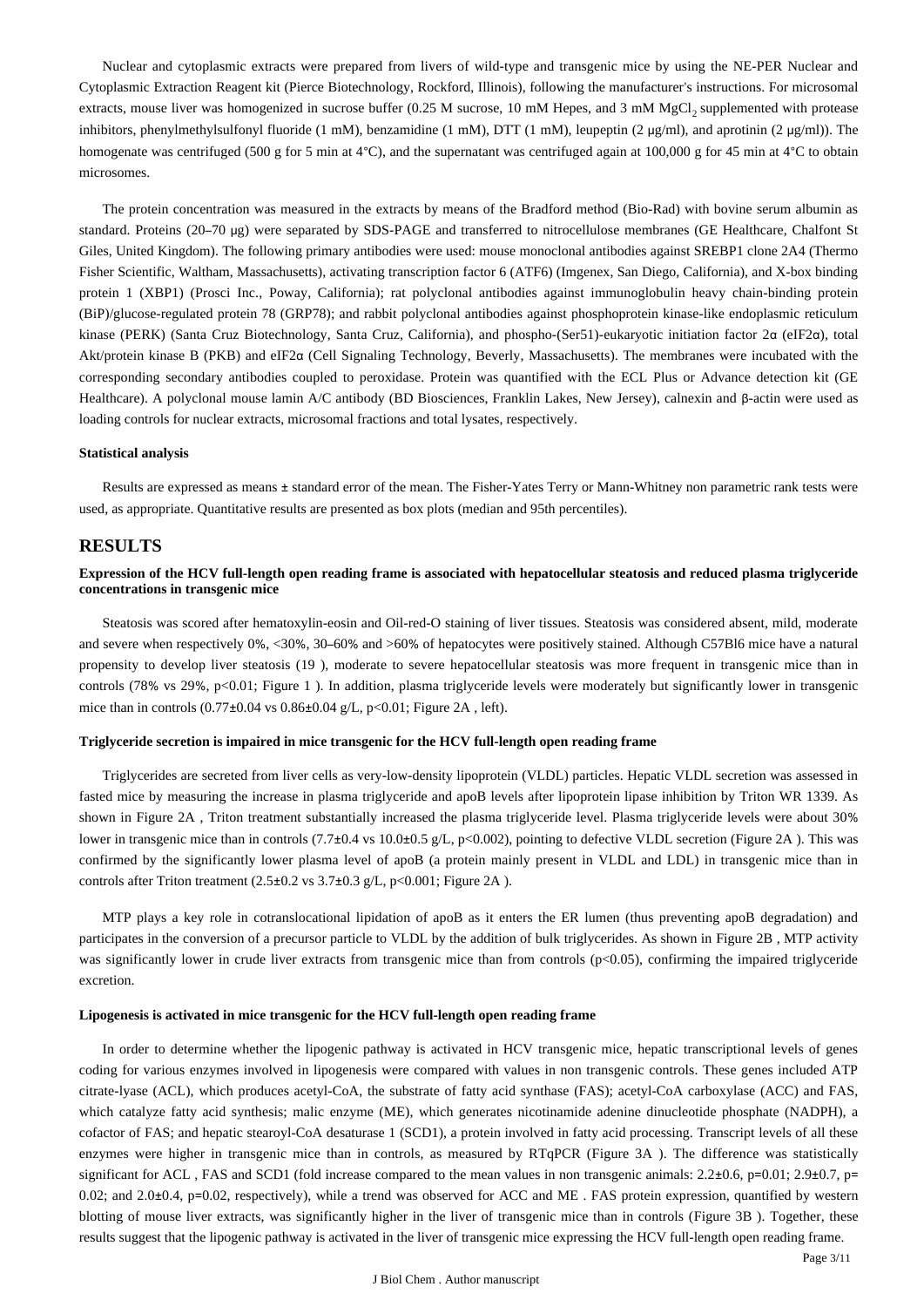#### **SREBP1c is activated in mice transgenic for the HCV full-length open reading frame**

Lipogenic enzymes are transcriptionally regulated by insulin and glucose through two transcription factors in the liver, namely SREBP1c and carbohydrate response element-binding protein (ChREBP). The SREBP1c precursor resides in the hepatocyte ER. Its activation involves two proteolytic cleavage steps which generate the mature form of the protein. The mature SREBP1c protein then migrates to the nucleus, where it activates the transcription of major genes involved in fatty acid synthesis. Nuclear and microsomal protein fractions were purified from liver extracts of transgenic and non transgenic animals, and SREBP1c levels were assessed by western blotting. Lamin A/C and calnexin served as loading controls for the nuclei and microsomes, respectively. As shown in figure 4A , microsomal fractions from transgenic and non transgenic animals contained similar amounts of SREBP1c precursor. In contrast, mature cleaved SREBP1c was substantially more abundant in nuclear extracts from transgenic animals than from controls (figure 4A ), suggesting that increased lipogenic enzyme transcription in HCV transgenic mice results from activation and nuclear translocation of SREBP1c. The expression of ChREBP, a transcription factor involved in the activation of glycolytic and lipogenic genes, was not modulated by the HCV transgene (Figure 4A ).

As shown in Figure 4B , the level of SREBP1c mRNA was slightly but not significantly higher in the liver of transgenic mice than in controls (fold increase compared to the mean control value:  $1.3\pm0.2$  vs  $1.0\pm0.1$ , p=0.39), suggesting that SREBP1c activation by HCV proteins occurs at the maturation step rather than through gene activation. Similarly, the expression of ChREBP transcripts was not modulated by the HCV transgene (Figure 4B ).

#### **ER stress is not induced in mice transgenic for the HCV full-length open reading frame**

Eukaryotic cells respond to the stress due to ER accumulation of misfolded, unfolded or foreign proteins, including viral proteins, by activating a signalling pathway known as the UPR that induces temporary translational inhibition followed by upregulation of ER chaperones. ATF6, inositol-requiring element 1 (IRE1) and PERK are ER-resident transmembrane proteins bound to GRP78 (BiP). In UPR conditions they are released from GRP78 and activated. As HCV proteins are synthesized on ER membranes and remain closely associated with ER-derived membranous webs, we examined whether HCV protein expression could trigger an unfolded protein response in HCV transgenic mice.

We first measured GRP78 mRNA levels. As shown in Figure 5A, no significant difference was found between transgenic and non transgenic mice. IRE1 release from GRP78 activates IRE1 RNase activity and initiates mRNA splicing of XBP1, thus generating a spliced mRNA encoding a transcription factor that activates UPR target genes. We screened total RNA extracts from transgenic and non transgenic livers for spliced XBP1 mRNA by means of RT-PCR and observed no modulation of XBP1 splicing by the HCV transgene ( Figure 5B ).

PERK release from GRP78 induces PERK autophosphorylation and activation. Activated PERK (P-PERK) in turn phosphorylates eIF2α, thereby reducing mRNA translation initiation. We measured phosphorylated PERK and eIF2α by western blotting with specific antibodies, normalizing the results to the respective total amounts of the two proteins. As shown in Figures 5C and 5D , respectively, we found no difference in the levels of phosphorylated PERK and eIF2α between transgenic and non transgenic animals.

Protein disulfide isomerase (PDI) is another chaperone involved in the ER-associated degradation (ERAD) pathway. ER degradation-enhancing mannosidase-like proteins (EDEM) target UPR-inducing proteins and trigger their degradation. As shown in Figure 5E , quantitative RT-PCR revealed no significant differences in EDEM or PDI mRNA levels between HCV transgenic and non transgenic mice. C/EBP homologous protein (CHOP), also known as growth arrest- and DNA damage-inducible gene 153 (GADD153), is a component of the ER stress-mediated apoptosis pathway. TRB3 is induced by ER stress downstream of CHOP and was recently identified as a potential pro-apoptotic protein that can modulate the Akt/PKB-dependent signaling pathway. As shown in Figure 5F , CHOP and TRB3 expression levels did not differ between HCV transgenic and non transgenic mice, although there was a trend towards higher expression of CHOP transcripts in transgenic mice  $(p<0.06)$ .

Thus, none of the ER-stress markers tested here was expressed at significantly higher levels in HCV transgenic mice than in their wild-type counterparts. This suggests that SREBP1c proteolytic cleavage in transgenic mice expressing the HCV full-length open reading frame is independent of ER stress.

# **DISCUSSION**

The mechanisms by which chronic HCV infection perturbs lipid metabolism are poorly understood. Intracellular virion production appears to use metabolic pathways involved in lipid metabolism (11 –15 ). Chronically HCV-infected patients often have low plasma cholesterol, triglyceride and betalipoprotein levels (3 ,20 ). In addition, virus-induced steatosis appears to be a direct cytopathic lesion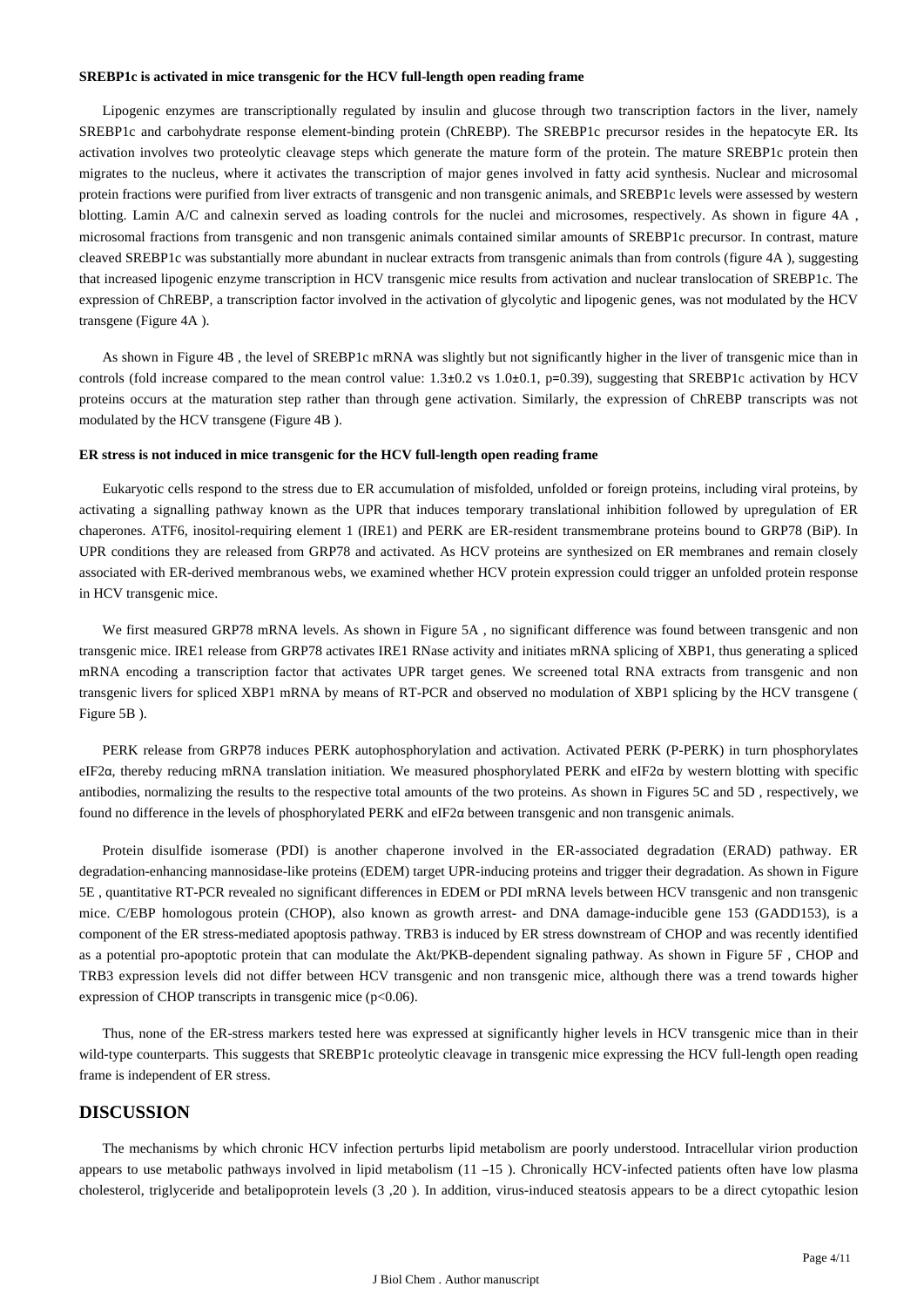induced preferentially but not exclusively by genotype 3a HCV (21 ,22 ). A direct role of HCV is supported by the disappearance of these abnormalities when the infection is cured by antiviral therapy, and by their reappearance after HCV reinfection of the donor liver in HCV-infected transplant recipients (23 –25 ). The precise role of HCV protein expression in these phenomena is unclear.

The transgenic mice used here, which expresses the HCV full-length open reading frame, are a particularly relevant model for studying HCV protein-induced abnormalities, as all HCV proteins are produced at the same time at physiological levels, without virus production (16 ,26 –28 ). We have previously reported that two lineages of transgenic mice expressing the HCV full-length open reading frame develop more frequent and more severe hepatocellular steatosis than their non transgenic littermates (16 ). In the present study, chronic expression of the entire panel of HCV proteins in mice receiving a normal diet was associated with lower plasma triglyceride levels and with mediovesicular steatosis preferentially located in the central vein area, exactly as in human HCV infection (29 ,30 ).

Several mutually non exclusive mechanisms could theoretically explain these observations. HCV protein expression could i) induce de novo triglyceride synthesis; ii) reduce cellular triglyceride secretion; iii) alter triglyceride degradation; and/or iv) increase triglyceride uptake from serum. Here we tested the first two hypotheses in transgenic mice expressing the HCV full-length open reading frame. Taken together, our results suggest that HCV protein expression induces de novo triglyceride secretion independently of ER stress, and that it also reduces triglyceride secretion in this model.

Triglyceride synthesis from acetyl-CoA is a complex multistep process that includes lipogenesis, desaturation, elongation and esterification. These steps are catalyzed by different enzymes, expression of which was higher in the transgenic mice expressing the HCV full-length open reading frame than in non transgenic controls (Figure 3A). These findings suggest that de novo triglyceride synthesis induced by lipogenic pathway activation could at least partly explain the intracytoplasmic triglyceride accumulation observed in hepatocytes expressing HCV proteins. FAS also plays a central role in triglyceride synthesis. The increased FAS expression observed here in vivo, at both the mRNA and protein levels, is in keeping with recent results obtained with cellular models. Indeed, FAS has been shown to be upregulated in Huh-7 cells after transient expression of HCV core protein, after transfection with a full-length genome genotype 1b HCV replicon, and during infection by genotype 2a JFH1 virus (31 ,32 ). In addition, a Tet-regulated HeLa cell model stably expressing the HCV core protein has been developed (Li K, Lemon SM, unpublished). Core expression in this model was associated with microvesicular steatosis. Importantly, core protein expression did not increase lipid uptake in HeLa cells, which do not express MTP.

FAS expression is mainly regulated at the transcriptional level by SREBP1. FAS-SREBP1 pathway alteration has been shown to be associated with steatosis in vivo (33 ). We observed more mature SREBP1c in the nucleus of HCV transgenic mice than in non transgenic controls, possibly explaining the enhanced FAS mRNA expression in the transgenic mice. This is in keeping with the recent report that SREBP1c proteolytic cleavage is induced by JFH1 infection in Huh-7 cells (34 ). Likewise, a recent study comparing liver biopsy specimens from HCV-infected and uninfected patients showed no difference in hepatic SREBP1c mRNA levels, but SREBP1c protein levels were not studied (35 ). A role of HCV core, NS2 and NS4B proteins in SREBP1c proteolytic cleavage has been suggested, based on transient over-expression of sequences derived from different HCV genotypes (34 ,36 ,37 ). However, the viral protein(s) responsible for SREBP1c activation remain to be identified. Finally, contrary to SREBP1c, ChREBP, another potent regulator of FAS expression at the transcriptional level (38 ), was not involved in lipogenic pathway activation in our HCV transgenic mice.

SREBP-1c is a potent negative regulator of MTP expression (39 ). HCV protein activation of SREBP1c could thus down-regulate MTP activity, thereby explaining the decreased MTP activity that we observed in transgenic mice expressing the HCV full-length open reading frame. Reduced MTP activity could in turn be responsible for the defective VLDL secretion which, in combination with increased triglyceride synthesis, participates in hepatocyte triglyceride accumulation. It is noteworthy in this respect that reduced plasma MTP activity has also been reported in HCV-infected patients (40 ). Transgenic mice overexpressing HCV core protein also show reduced MTP activity (17 ), but MTP mRNA levels and activity are also reduced in the HCV subgenomic replicon model, which lacks HCV core protein (41 ).

Before concluding that de novo triglyceride synthesis mediated by enhanced FAS expression results from direct SREBP1c activation by HCV protein(s), it was important to eliminate a potential role of viral protein-induced ER stress. The unfolded protein response is triggered by the accumulation of unfolded, misfolded or foreign proteins within the ER. Thus, HCV protein expression and accumulation in transgenic hepatocytes could trigger ER stress, triggering non specific SREBP1c cleavage and activation. We therefore studied the three principal ER stress pathways, driven by PERK, ATF6 and IRE1, under the control of GRP78 (or BiP). None was found to be activated in transgenic hepatocytes: GRP78 expression, PERK and eiF2α phosphorylation, and XBP-1 mRNA splicing were similar in HCV transgenic and non transgenic livers. These findings appear to conflict with previous reports. Indeed, ectopic expression of HCV envelope glycoproteins E1 and E2 has been reported to increase GRP78 expression (42 ). However, in these experiments, a large proportion of E1 and E2 proteins were trapped in the ER as aggregates, a phenomenon that does not occur during natural infection. Likewise, GRP78 expression has been reported to be induced in the replicon system, a replicative model based on Huh-7 cells. However, GRP78 induction was three times higher than in the same cells expressing HCV nonstructural proteins in the absence of replication, and HCV replication contributed to stimulating ER chaperone expression (43 ). Finally, the E2 envelope glycoprotein has been reported to bind PERK as a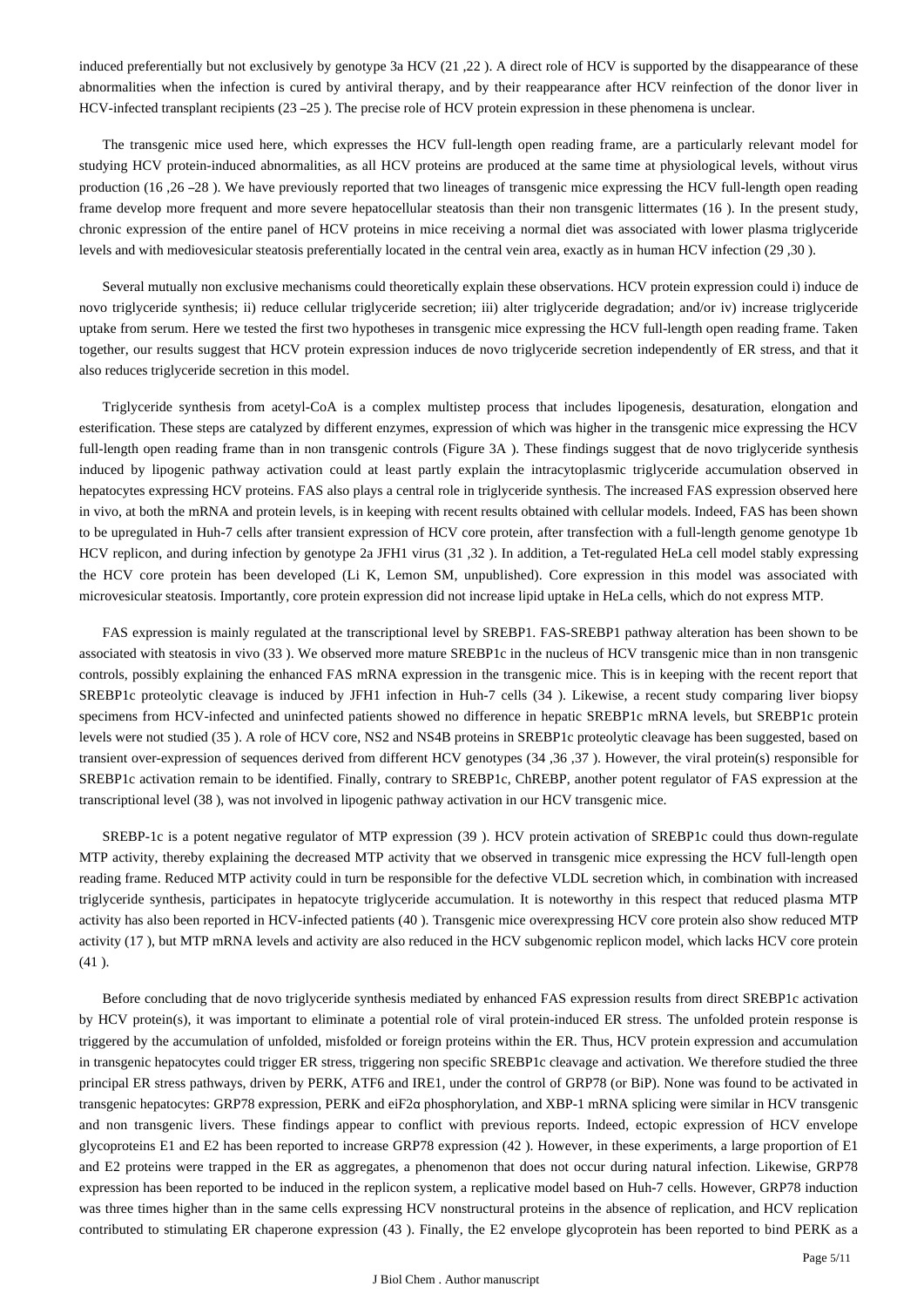pseudosubstrate, to inhibit its autophosphorylation, and to sequester it from its substrate eIF2α, potentially masking downstream ER stress events (44 ). However, high E2 expression was required for this inhibition to occur. In addition, The FL-N/35 lineage is characterized by its very low level of HCV protein expression. Indeed, we were only able to demonstrate transgene expression within the mouse liver by using very sensitive immunochemical methods (26 ). Therefore, our findings conclusively show that HCV protein expression stimulates triglyceride synthesis independently of non specific ER stress activation.

In conclusion, transgenic mice expressing the HCV full-length polyprotein at low, physiological levels, have decreased plasma triglyceride levels and develop hepatocellular steatosis in the same way as HCV-infected patients. In these transgenic mice, de novo triglyceride synthesis is induced by direct SREBP1c activation by one or several HCV proteins through induction of the lipogenic pathway, independently of ER stress, while triglyceride secretion is simultaneously reduced. The HCV protein(s) responsible for these perturbations of lipid metabolism remain to be identified, along with the underlying molecular mechanisms.

### **Ackowledgements:**

(HL) was supported by INSERM (Young Investigator Program), a grant from the Agence Nationale de Recherche sur le SIDA et les Hépatites Virales (ANRS)/Fondation de France and a grant from the European Community (Marie Curie International Reintegration Grant, FP6).

(FF) was supported by a grant from ANR (Agence Nationale de la Recherche, France).

(SML) was supported by a grant from NIH.NIAID U19-AI40035

We thank the Center for Exploration and Experimental Functional Research (Genopole, Evry, France) for animal housing and care.

#### **References:**

- $\bullet$  1. 2002; Hepatology . 36: (5 Suppl 1) S3 20
- 2 . Pawlotsky JM , Chevaliez S , McHutchison JG . 2007 ; Gastroenterology . 132 : (5 ) 1979 1998
- 3 . Serfaty L , Andreani T , Giral P , Carbonell N , Chazouilleres O , Poupon R . 2001 ; J Hepatol . 34 : (3 ) 428 434
- 4 . Siagris D , Christofidou M , Theocharis GJ , Pagoni N , Papadimitriou C , Lekkou A , Thomopoulos K , Starakis I , Tsamandas AC , Labropoulou-Karatza C . 2006 ; Journal of viral hepatitis  $. 13 : (1)$  56 - 61
- 5 . Tada S , Saito H , Ebinuma H , Ojiro K , Yamagishi Y , Kumagai N , Inagaki Y , Masuda T , Nishida J , Takahashi M , Nagata H , Hibi T . 2008 ; Hepatol Res .
- $\bullet$  6. Bach N, Thung SN, Schaffner F. 1992; Hepatology . 15: (4) 572 577
- 7 . Castera L , Hezode C , Roudot-Thoraval F , Bastie A , Zafrani ES , Pawlotsky JM , Dhumeaux D . 2003 ; Gut . 52 : (2 ) 288 292
- 8 . Serfaty L , Mathurin P , Cadranel JF , Tran A . 2007 ; Gastroenterol Clin Biol . 31 : (8–9 Pt 3 ) 4S40 43
- 9 . Castera L , Chouteau P , Hezode C , Zafrani ES , Dhumeaux D , Pawlotsky JM . 2005 ; The American journal of gastroenterology . 100 : (3 ) 711 715
- 10 . Hezode C , Roudot-Thoraval F , Zafrani ES , Dhumeaux D , Pawlotsky JM . 2004 ; Journal of viral hepatitis . 11 : (5 ) 455 458
- 11 . Boulant S , Targett-Adams P , McLauchlan J . 2007 ; The Journal of general virology . 88 : (Pt 8 ) 2204 2213
- 12 . Miyanari Y , Atsuzawa K , Usuda N , Watashi K , Hishiki T , Zayas M , Bartenschlager R , Wakita T , Hijikata M , Shimotohno K . 2007 ; Nature cell biology . 9 : (9 ) 1089 - 1097
- 13 . Shavinskaya A , Boulant S , Penin F , McLauchlan J , Bartenschlager R . 2007 ; J Biol Chem . 282 : (51 ) 37158 37169
- 14 . Appel N , Zayas M , Miller S , Krijnse-Locker J , Schaller T , Friebe P , Kallis S , Engel U , Bartenschlager R . 2008 ; PLoS pathogens . 4 : (3 ) e1000035 -
- 15 . Piodi A , Chouteau P , Lerat H , Hezode C , Pawlotsky JM . 2008 ; Hepatology . 48 : (1 ) 16 27
- 16 . Lerat H , Honda M , Beard MR , Loesch K , Sun J , Yang Y , Okuda M , Gosert R , Xiao SY , Weinman SA , Lemon SM . 2002 ; Gastroenterology . 122 : (2 ) 352 365
- 17 . Perlemuter G , Sabile A , Letteron P , Vona G , Topilco A , Chretien Y , Koike K , Pessayre D , Chapman J , Barba G , Brechot C . 2002 ; Faseb J . 16 : (2 ) 185 194
- 18 . Hegarty BD , Bobard A , Hainault I , Ferre P , Bossard P , Foufelle F . 2005 ; Proceedings of the National Academy of Sciences of the United States of America . 102 : (3 ) 791 - 796
- 19 . Blake WL , Ulrich RG , Marotti KR , Melchior GW . 1994 ; Biochemical and biophysical research communications . 205 : (2 ) 1257 1263
- 20 . Petit JM , Benichou M , Duvillard L , Jooste V , Bour JB , Minello A , Verges B , Brun JM , Gambert P , Hillon P . 2003 ; The American journal of gastroenterology . 98 : (5 ) 1150 - 1154
- $\bullet$  21 . Kumar D , Farrell GC , Fung C , George J . 2002 ; Hepatology . 36 : (5 ) 1266 1272
- 22 . Negro F . 2002 ; Hepatology . 36 : (5 ) 1050 1052
- 23 . Poynard T , Ratziu V , McHutchison J , Manns M , Goodman Z , Zeuzem S , Younossi Z , Albrecht J . 2003 ; Hepatology . 38 : (1 ) 75 85
- 24 . Rubbia-Brandt L , Giostra E , Mentha G , Quadri R , Negro F . 2001 ; J Hepatol . 35 : (2 ) 307 -
- 25 . Baiocchi L , Tisone G , Palmieri G , Rapicetta M , Pisani F , Orlando G , Casciani CU , Angelico M . 1998 ; Liver Transpl Surg . 4 : (6 ) 441 447
- 26 . Keasler VV , Lerat H , Madden CR , Finegold MJ , McGarvey MJ , Mohammed EM , Forbes SJ , Lemon SM , Hadsell DL , Grona SJ , Hollinger FB , Slagle BL . 2006 ; Virology . 347 : (2 ) 466 - 475
- 27 . Disson O , Haouzi D , Desagher S , Loesch K , Hahne M , Kremer EJ , Jacquet C , Lemon SM , Hibner U , Lerat H . 2004 ; Gastroenterology . 126 : (3 ) 859 872
- 28 . Erdtmann L , Franck N , Lerat H , Le Seyec J , Gilot D , Cannie I , Gripon P , Hibner U , Guguen-Guillouzo C . 2003 ; J Biol Chem . 278 : (20 ) 18256 18264
- 29 . Gerber MA . 1997 ; Clinics in liver disease . 1 : (3 ) 529 541 vi -
- 30 . Dai CY , Chuang WL , Ho CK , Hsieh MY , Huang JF , Lee LP , Hou NJ , Lin ZY , Chen SC , Hsieh MY , Wang LY , Tsai JF , Chang WY , Yu ML . 2008 ; J Hepatol .  $49: (1) 9 - 16$
- $\bullet$  31 . Jackel-Cram C , Babiuk LA , Liu Q . 2007 ; J Hepatol . 46 : (6 ) 999 1008
- 32 . Yang W , Hood BL , Chadwick SL , Liu S , Watkins SC , Luo G , Conrads TP , Wang T . 2008 ; Hepatology . 48 : (5 ) 1396 1403
- 33 . Horton JD , Goldstein JL , Brown MS . 2002 ; The Journal of clinical investigation . 109 : (9 ) 1125 1131
- 34 . Waris G , Felmlee DJ , Negro F , Siddiqui A . 2007 ; Journal of virology . 81 : (15 ) 8122 8130
- 35 . McPherson S , Jonsson JR , Barrie HD , O'Rourke P , Clouston AD , Powell EE . 2008 ; J Hepatol . 49 : (6 ) 1046 1054
- 36 . Kim KH , Hong SP , Kim K , Park MJ , Kim KJ , Cheong J . 2007 ; Biochemical and biophysical research communications . 355 : (4 ) 883 888
- 37 . Oem JK , Jackel-Cram C , Li YP , Zhou Y , Zhong J , Shimano H , Babiuk LA , Liu Q . 2008 ; The Journal of general virology . 89 : (Pt 5 ) 1225 1230
- <sup>•</sup> 38 . Ishii S, Iizuka K, Miller BC, Uyeda K . 2004; Proceedings of the National Academy of Sciences of the United States of America . 101 : (44) 15597 15602
- 39 . Sato R , Miyamoto W , Inoue J , Terada T , Imanaka T , Maeda M . 1999 ; J Biol Chem . 274 : (35 ) 24714 24720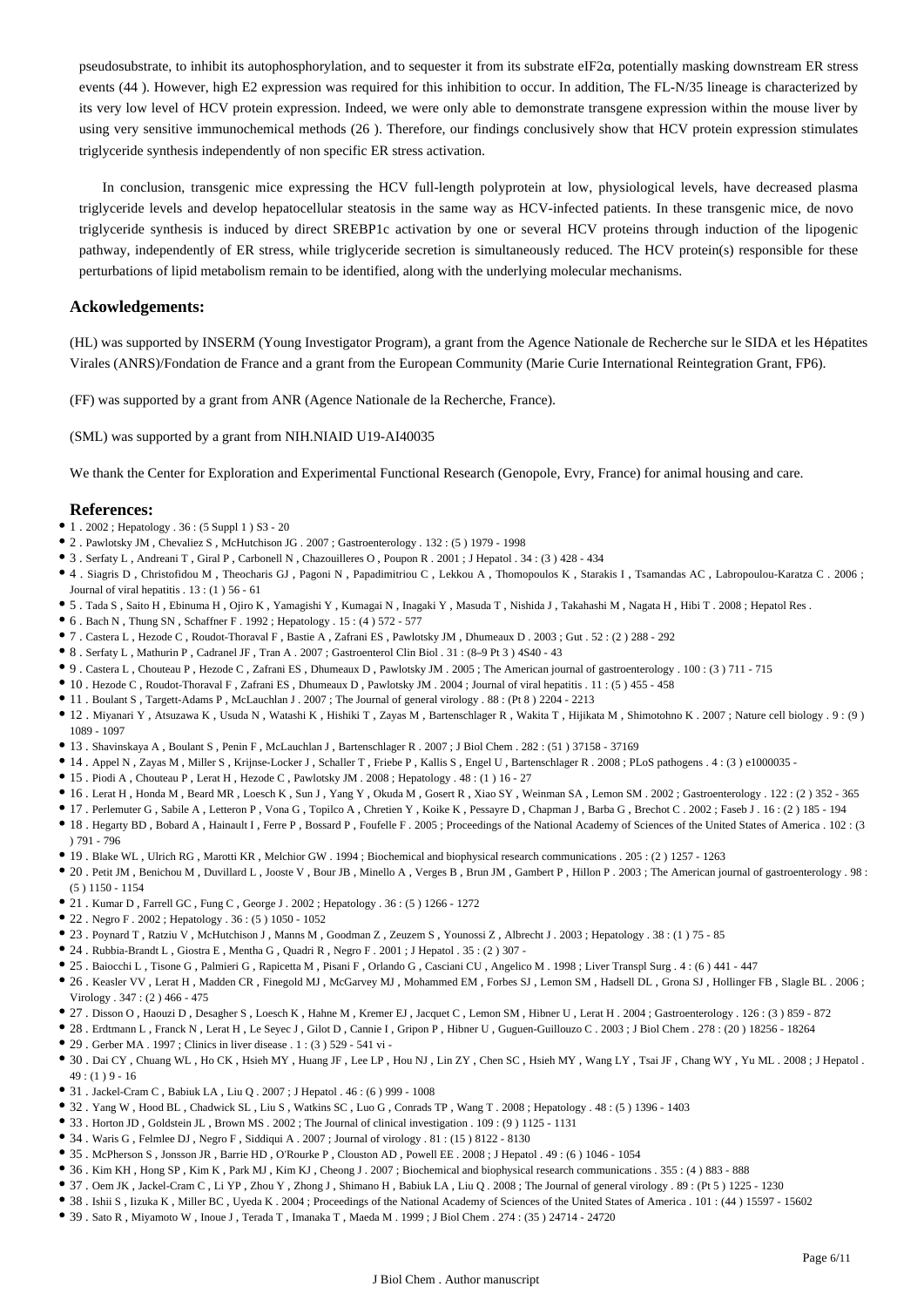- 40 . Mirandola S , Realdon S , Iqbal J , Gerotto M , Dal Pero F , Bortoletto G , Marcolongo M , Vario A , Datz C , Hussain MM , Alberti A . 2006 ; Gastroenterology . 130 : (6 ) 1661 - 1669
- 41 . Domitrovich AM , Felmlee DJ , Siddiqui A . 2005 ; J Biol Chem . 280 : (48 ) 39802 39808
- $\bullet$  42 . Choukhi A , Ung S , Wychowski C , Dubuisson J . 1998 ; Journal of virology . 72 : (5) 3851 3858
- 43 . Tardif KD , Mori K , Siddiqui A . 2002 ; Journal of virology . 76 : (15 ) 7453 7459
- 44 . Pavio N , Romano PR , Graczyk TM , Feinstone SM , Taylor DR . 2003 ; Journal of virology . 77 : (6 ) 3578 3585

Histological sections of paraffin-embedded livers from wild-type (A) and HCV transgenic mice (B and C). **(A)** Hematoxylin-eosin staining of non transgenic liver. **(B)** Hematoxylin-eosin staining of transgenic liver showing microvesicular steatosis characterized by small vacuoles in the cytoplasm of hepatocytes surrounding the central vein area. **(C)** Oil-red-O staining of transgenic liver showing the presence of neutral lipids (red dots) within the hepatocyte cytoplasm.



# **Fig. 2**

**(A)** Hepatic secretion of VLDL, based on plasma triglyceride levels in fasted wild-type males (WT) and HCV transgenic age-matched male littermates (HCV-tg) at baseline (left) and after lipoprotein lipase inhibition by Triton WR 1339 (middle); and plasma levels of apoB after Triton WR 1339 treatment (right). **(B)** Microsomal transfer protein (MTP) activity in crude liver extracts from WT and HCV-tg mice. Box-and-whisker graphs are used; the line in the middle is the median, the box extends from the 25th to the 75th percentile, and the whiskers extend to the lowest and highest values. Values in WT and HCV-tg mice were compared with the Mann and Whitney test.A





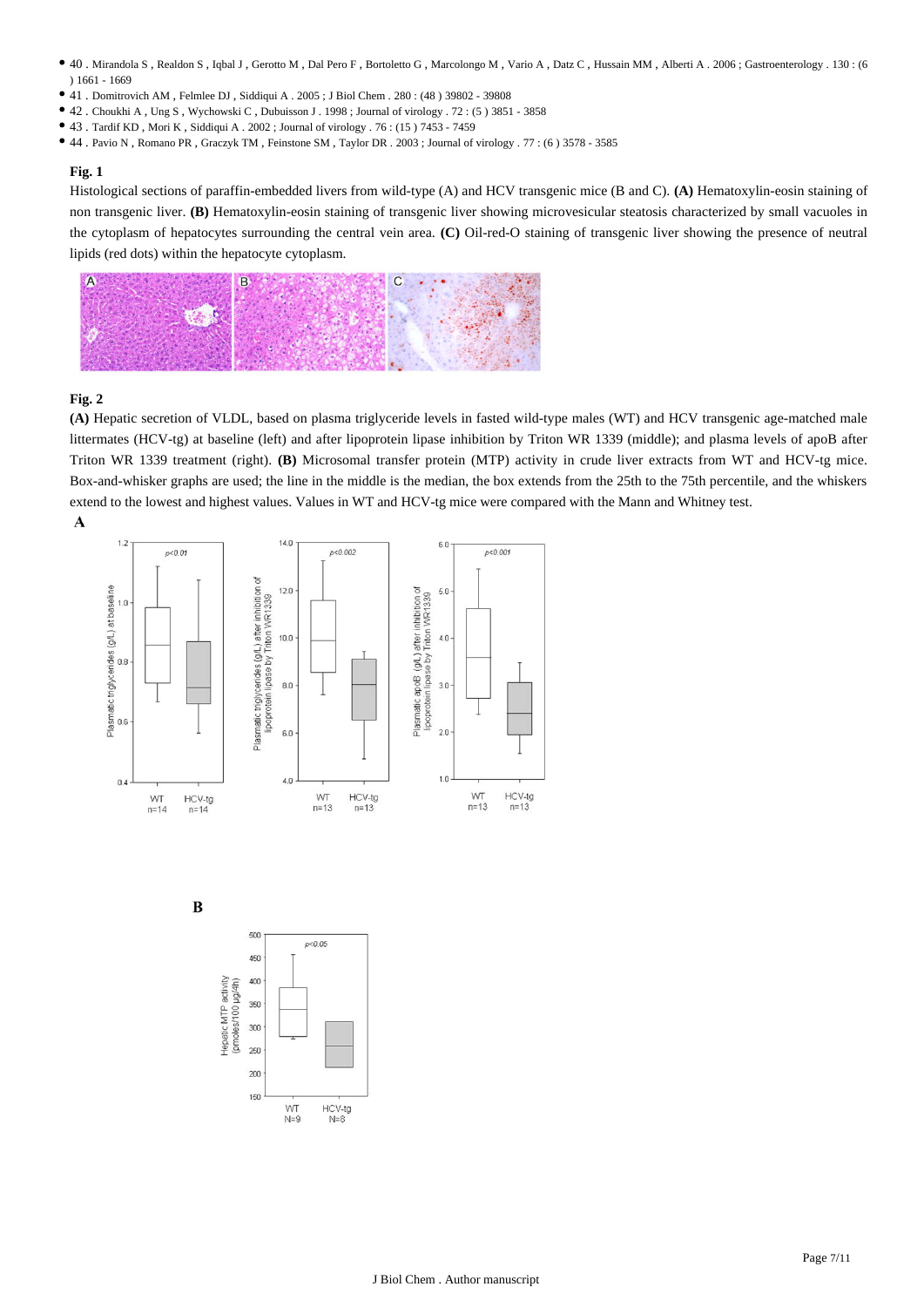**(A)** Gene expression of ATP citrate-lyase (ACL), acetyl-CoA carboxylase (ACC), fatty acid synthase (FAS), malic enzyme (ME) and hepatic stearoyl-CoA desaturase 1 (SCD1), assessed by RT-qPCR in the livers of wild-type mice (WT) and HCV transgenic (HCV-tg) littermates (all males, 8 to 9 months old). The results were normalized to the mean expression level in WT liver. **(B)** Fatty acid synthase (FAS) protein expression, assessed by western blotting. The left-hand panel shows a representative blot. Variations between samples were normalized on the basis of GAPDH expression. The results were normalized to the mean expression level in WT liver. Box-and-whisker graphs are used. Values in WT and HCV-tg mice were compared with the Mann and Whitney test.

A



 $\bf{B}$ 

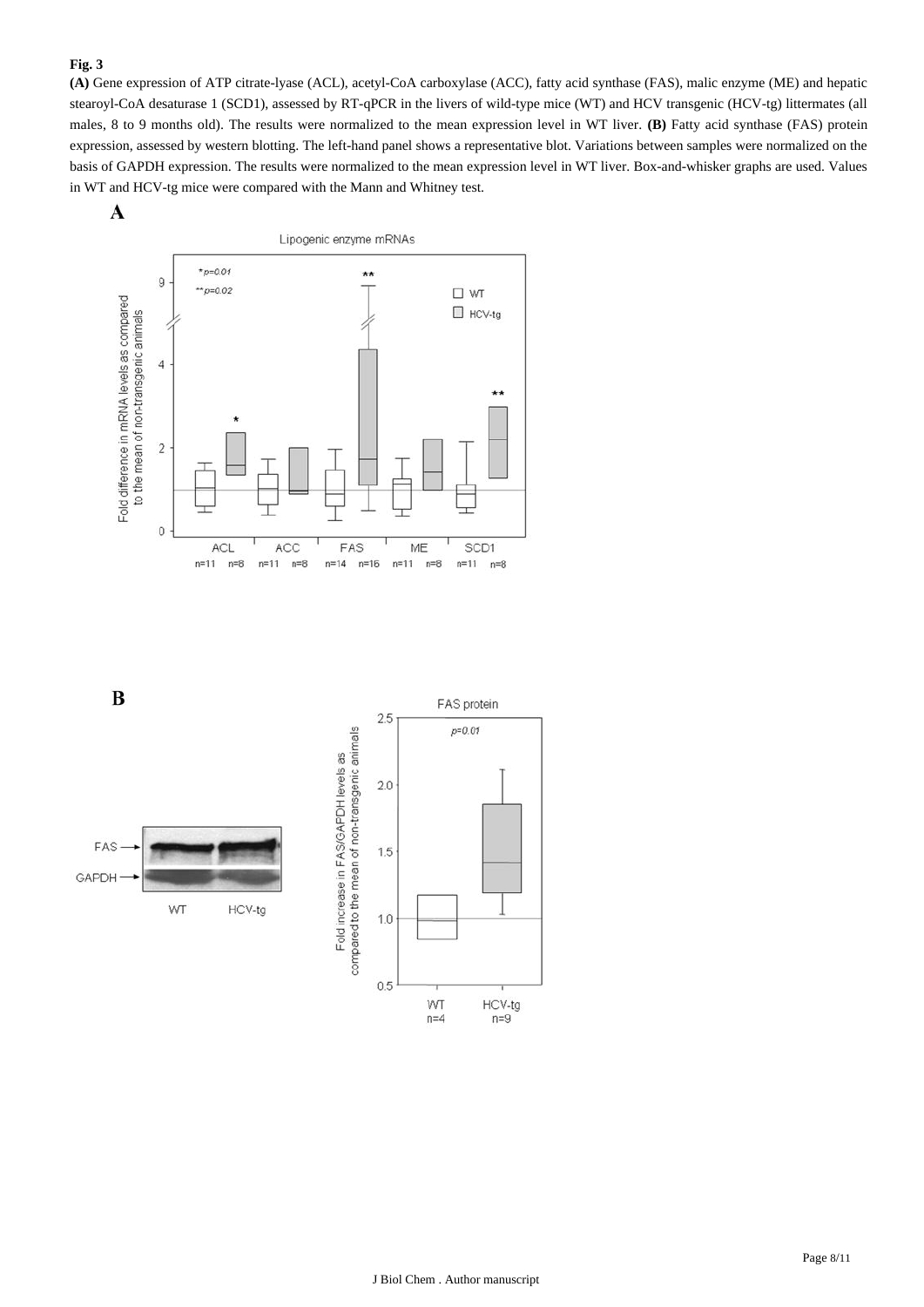**(A)** Western blot analysis showing cleaved SREBP1c and nuclear ChREBP expression in wild-type mice (WT) and HCV transgenic littermates (HCV-tg); liver cell nuclear extracts are shown at the top, and liver cell microsome extracts at the bottom. Lamin A/C and actin, respectively, were used as references. **(B)** SREBP1c and ChREBP mRNA levels assessed by RT-qPCR in the liver of WT and HCV-tg mice. The results were normalized to the mean expression level in WT liver. Box-and-whisker graphs are used. Values in WT and HCV-tg mice were compared with the Mann and Whitney test.

A



 $\mathbf B$ 

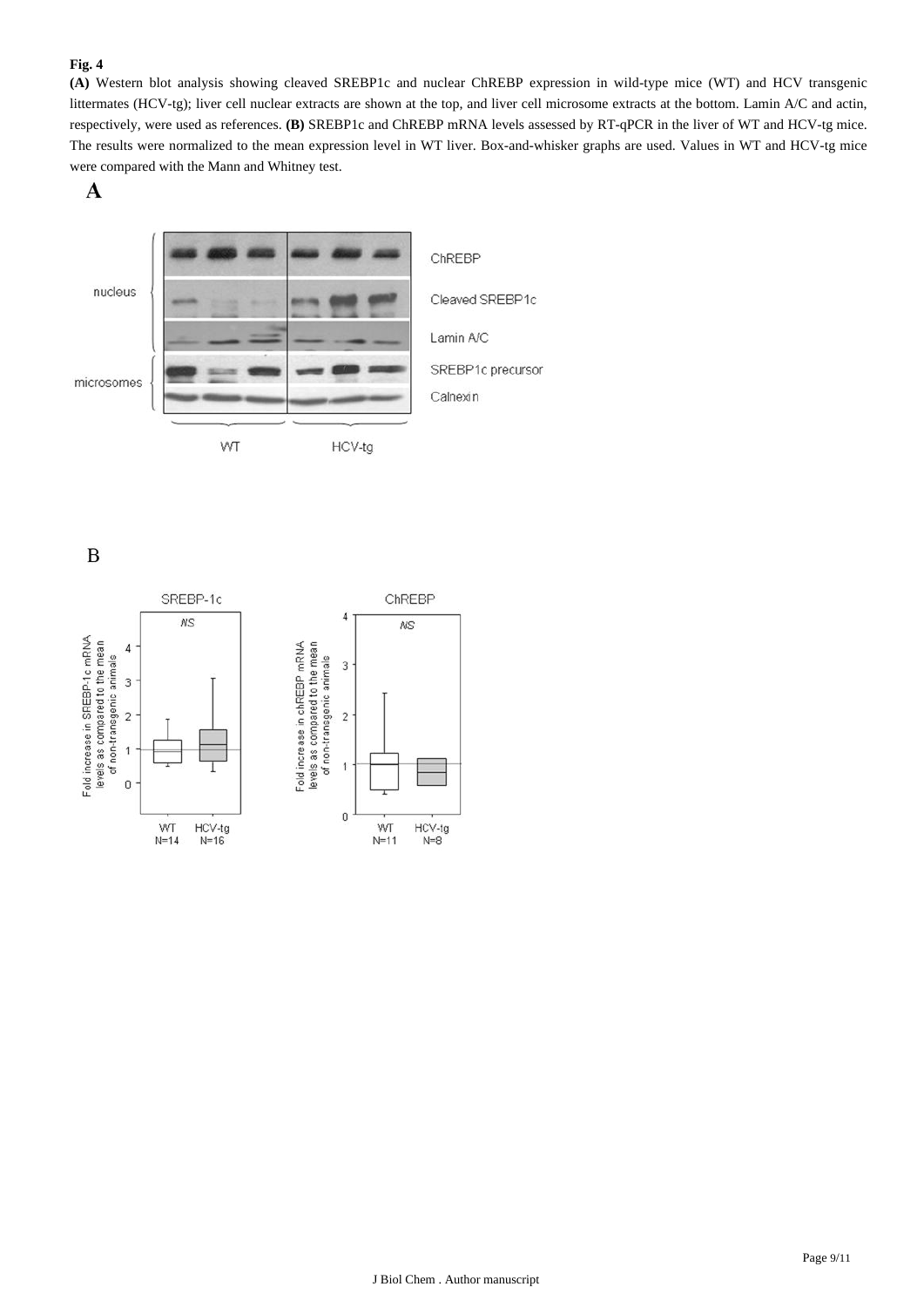**(A)** GRP78 mRNA levels assessed by RT-qPCR in the liver of wild-type mice (WT) and HCV transgenic littermates (HCV-tg). The results were normalized to the mean expression level in WT liver. Box-and-whisker graphs are used. Values in WT and HCV-tg mice were compared with the Mann and Whitney test. **(B)** Unspliced and spliced XBP1 mRNA transcripts in liver RNA extracts from WT and HCV-tg mice, as assessed by RNA size discrimination on agarose gel. A positive control (+) showing spliced XBP1 was migrated in parallel. **(C)** Respective amounts of the phosphorylated form of PERK, as assessed by western blot, in WT and HCV-tg mice. Left: representative western blot; right: box-and-whisker graphs. Values in WT and HCV-tg mice were compared with the Mann and Whitney test. **(D)** Respective amounts of the phosphorylated form of eIF2α, as assessed by western blot, in WT and HCV-tg mice. Left: representative western blot; right, box-and-whisker graphs. Values in WT and HCV-tg mice were compared with the Mann and Whitney test. **(E)** EDEM and PDI mRNA levels assessed by RT-qPCR in the liver of WT and HCV-tg mice. The results were normalized to the mean expression level in WT liver. Box-and-whisker graphs are used. Values in WT and HCV-tg mice were compared with the Mann and Whitney test. **(F)** CHOP and TRB3 mRNA levels assessed by RT-qPCR in the liver of WT and HCV-tg mice. The results were normalized to the mean expression level in WT liver. Box-and-whisker graphs are used. Values in WT and HCV-tg mice were compared with the Mann and Whitney test.